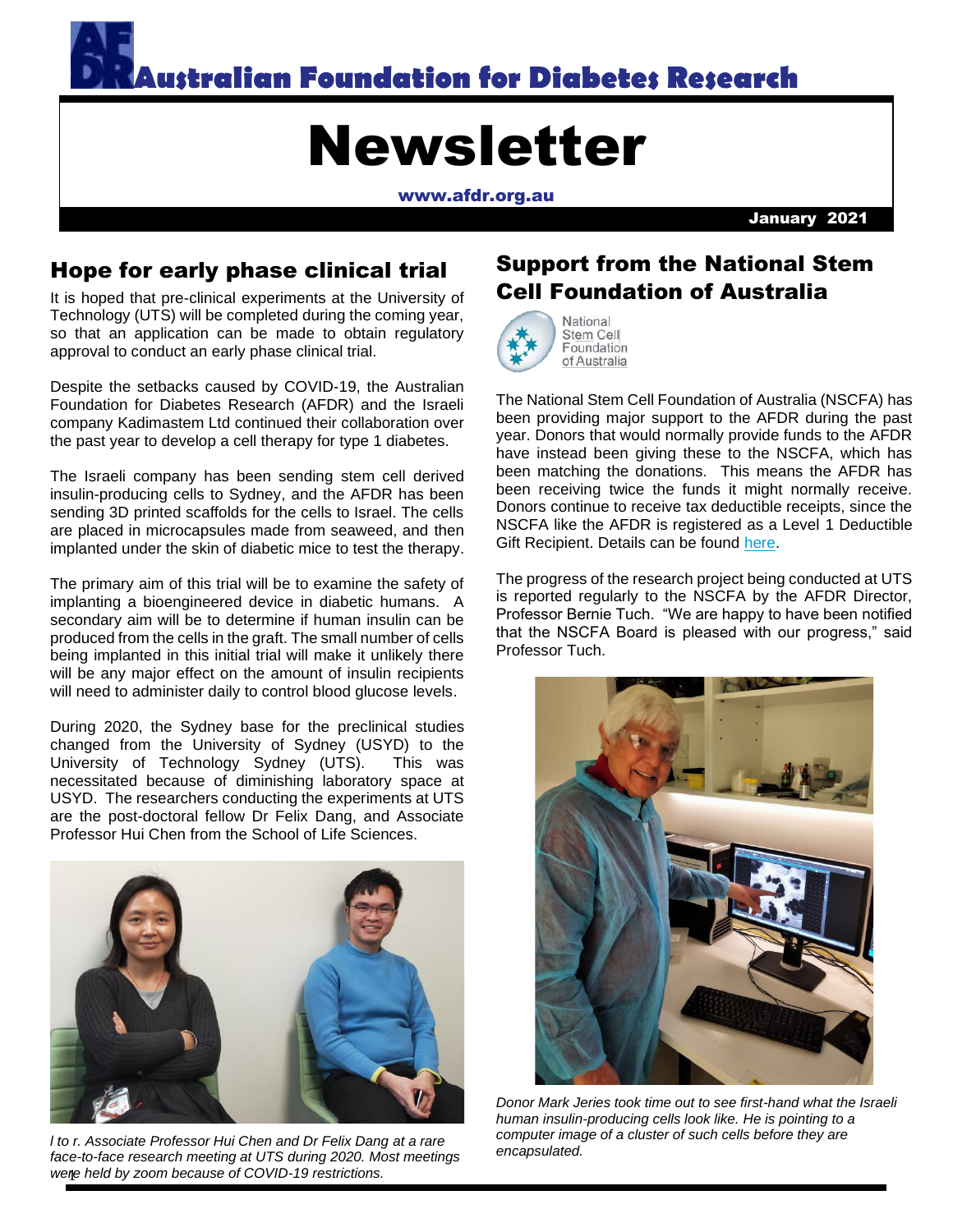

## **Tissue Engineering publication**

The proof-of-concept of using a bioengineered device for the treatment of type 1 diabetes was established in the laboratories of The University of Sydney over the past four years. This proof-of-concept entailed using mouse rather than human insulin-producing cells. The researcher who carried out the majority of this extensive work was Dr Auvro Mridha, whose contribution is recognised as first author of the manuscript that describes this work. The paper was published [on-line](https://www.liebertpub.com/doi/abs/10.1089/ten.TEA.2020.0179) in November 2020 in the peer reviewed journal *Tissue Engineering*.



# Presentation at Conferences

Professor Bernie Tuch attended the Annual Scientific Meeting of the Australasian Diabetes Congress during November and participated in the Bench to Bedside Symposium on Stem Cells. His address was *Immunosuppression Free Transplantation of Stem Cell Derived Beta Cells*. He gave an overview of progress being made worldwide and included data from the Bioengineered Diabetes Therapy Project the AFDR is supporting.



Similarly, Professor Tuch presented at the annual meeting of AusBiotech, held by zoom in October. His talk on *Bioengineered Diabetes Therapy* was part of the session on *Australian Developments in Regenerative Medicine*.



# Research to explore effects of infra-red on immune response

The AFDR was successful in its application for a grant which will allow a senior researcher to explore the effectiveness of using infra-red light to cause localised release of anti-rejection agents from microcapsules<br>containing insulin-producing cells. "If successful,"  $containing$  insulin-producing cells. Professor Tuch said, "this strategy will enhance the capability of insulin-producing cells seeded in our bioengineered device to normalise blood sugar levels of diabetic recipients."

The Innovative Grant from the Juvenile Diabetes Research Foundation is entitled *Luminescent nanoparticles for controlled localised release of immunomodulatory agents*. This international, peer reviewed grant provides funds for one year towards this innovative research.



## Gandel Philanthropy

We have been fortunate in being supported by the charitable Foundation *Gandel Philanthropy* (GP), for our Bioengineered Diabetes Therapy Project, for a period of two years. The goal of the Project is to demonstrate the safety and efficacy of transplanting human insulinproducing cells, derived from Israel, in diabetic animals. The application to GP was made under the division that promotes relationships between Australia and Israel.

In advising the AFDR of the success of its application for funding, Mr Vedran Drakulic, OAM, and CEO of Gandel Philanthropy said that "It is a pleasure to be among your current supporters".



# Patent Examination

During the last year, we heard back from the expert examiners in the USA and Europe on our patent *Cell Associated Scaffolds for Delivery of Agents*, which describes the bioengineered device we are using.

With the assistance of our patent attorney at LegalVison, we responded to the comments, making claim that several matters were both novel and inventive. The granting of a patent should provide protection to the AFDR as it deals with other entities around the world interested in working with it to deliver a commercial cell therapy for treatment of type 1 diabetes.